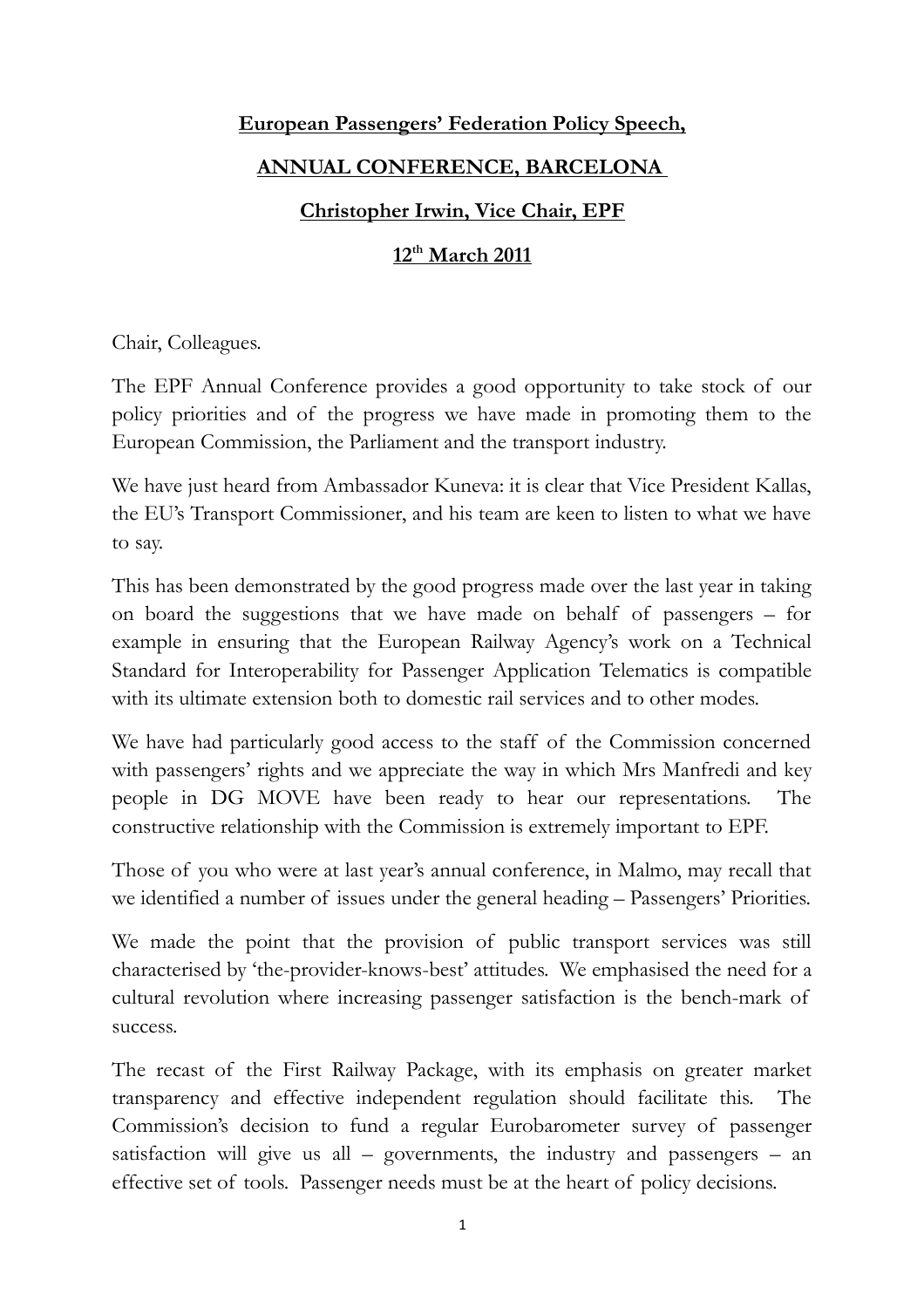Meeting in the weeks after the terrible railway accident at Buizingen, we emphasised the importance of safety and security to travellers. We noted the continuing lack of effective enforcement measures at the European level capable of cracking-down on years of systemic failings of the sort apparent to the Belgian Chamber of Representatives' Commission of Inquiry. But Belgium is not alone: passengers' groups have identified concerns in other member states such as Bulgaria and Greece. These must be addressed. We would note, however, that these are not just technical issues. We have pointed out that passengers' *perceptions* of safety are often shaped by whether there are staff to be seen.

We highlighted the need to make travel easier - for public transport operators to make a step-change in information provision, matching the user friendliness of GPS-based navigation systems, like Tom-Tom, with a public transport equivalent that operated across all modes. In the past year, Vice President Kallas has repeatedly trailed the case for developing passenger information platforms to facilitate co-modality, for deploying new intelligent systems on a continent-wide basis and for making greater use of intelligent traffic management systems in attacking congestion and ensuring greater reliability.

The Malmo Conference took place four weeks before international travel throughout Europe came to a stop under the shadow of the Eyjafjallajökull ash cloud and thirty-six weeks before unseasonal snow stifled travel through the continent's busiest airports. If ever justification was needed for our continuing demand for effective passengers' rights legislation, these events demonstrated it. And they demonstrated something else: the interdependence of the different transport modes. We can take some comfort from the extension of passengers' rights protections – however limited – from air (fixed wing aircraft only, as yet, no helicopters!) to rail and then to maritime and bus and coach.

But there is still much to do. There has been progress. But we still lack the assurance of seamless end-to-end journeys, in which different modes integrate with one another reliably to ensure an attractive and affordable, sustainable alternative, to dependence on the private car.

The vision of a modern public transport system is not an optional luxury. It is essential to the twin challenge of enabling economic growth whilst reducing deadly emissions of carbon and green-house gasses. It is good stewardship of our scarce resources. We need to rethink our land use, our spatial planning models: we need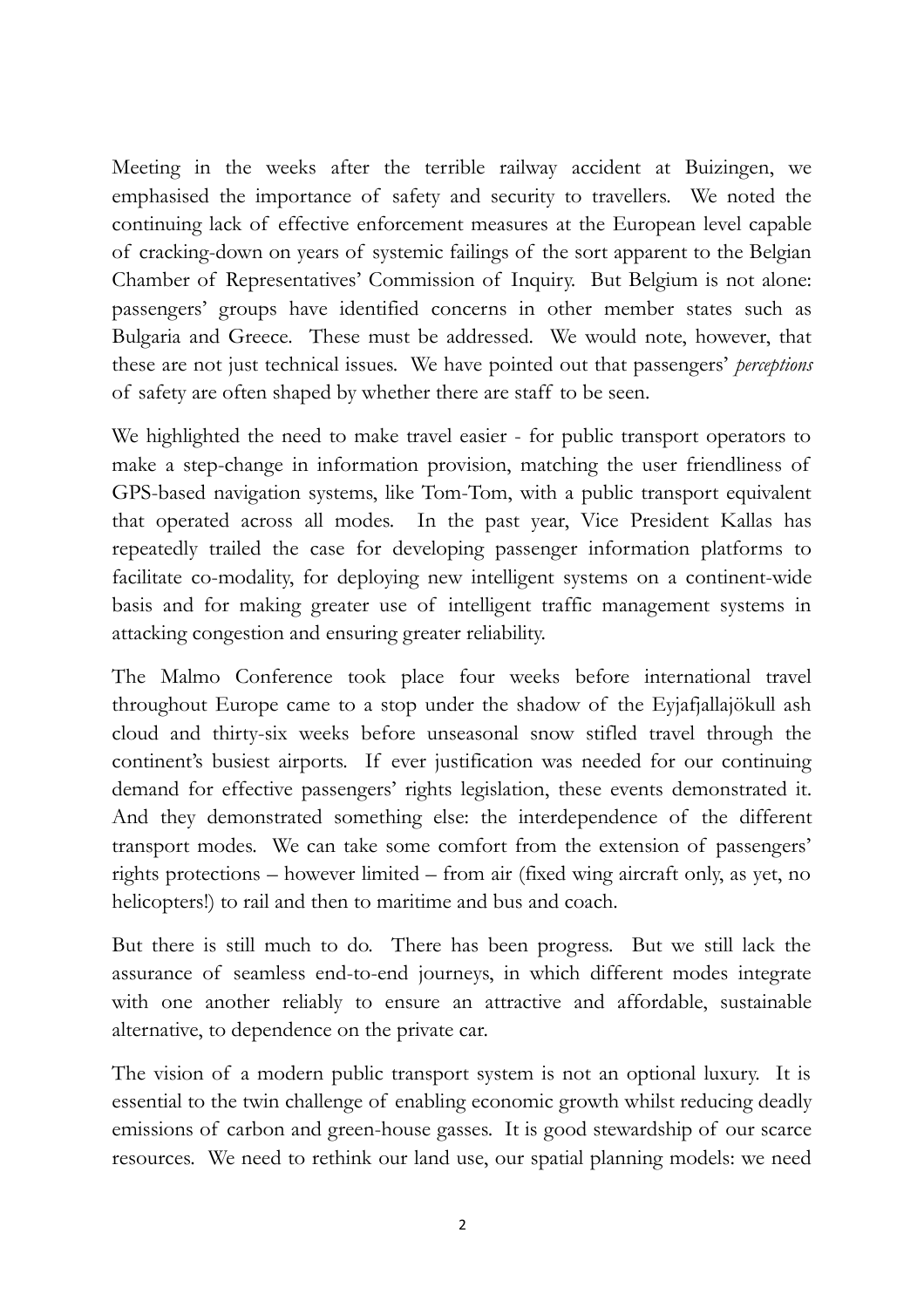design that plans around the sustainable efficiencies of public transport rather than the land-hungry demands of the private car.

Passengers' needs must be at the heart of the vision. And, in the transport sector, which is often dominated by a handful of very strong players whose skills have been honed on persuading governments to part with public funding, understanding consumer needs is seldom part of the culture. That's why continuing research that monitors passenger satisfaction is an invaluable tool. That's why our voice and the voices of our member associations and all those thousands of more local users' groups are so important. Passengers must make themselves heard. In the imperfect market conditions in which public transport is provided we can't rely on the forces of supply and demand to do it for us.

So what are passengers' priorities over the next year?

First, some over-arching themes:

- We need to persuade the EU, governments and industry to think in terms of the 'end-to-end journey' experience. We need to avoid the compartmentalised approach that fails to make the link between, say, high speed rail, the urban metro and the ability to leave a bike securely, or recharge an electric car in a station car park. An "end-to-end journey" approach recognises that High Speed rail needs to be complemented by efficient local connections across all modes, both at the start and the end of a journey. Our PTP colleagues have vividly illustrated the 'Tarragona syndrome', where the isolated high speed station at Camp de Tarragona leaves people of Tarragona largely dependent on a car to access it.
- We need to get away from accepting an implicit social hierarchy in transport provision – buses for the poor, high speed trains and airlines for the premium traveller and, for anyone without access to a car, 'classic' trains working routes that have changed little in fifty years, either in travelling style or in investment in maintenance and renewals.
- We need to find ways of extending interoperability and of applying its principles, not just to equipment – traffic management systems, power supply, vehicles and so on – but to passengers. It should be no more difficult for a Luxembourger to navigate public transport in Berlin, Paris or Barcelona than it is for them to do so in Luxembourg itself. Passenger information platforms have a role to play here. But so do best practice and common standards for signage, ticketing and orientation.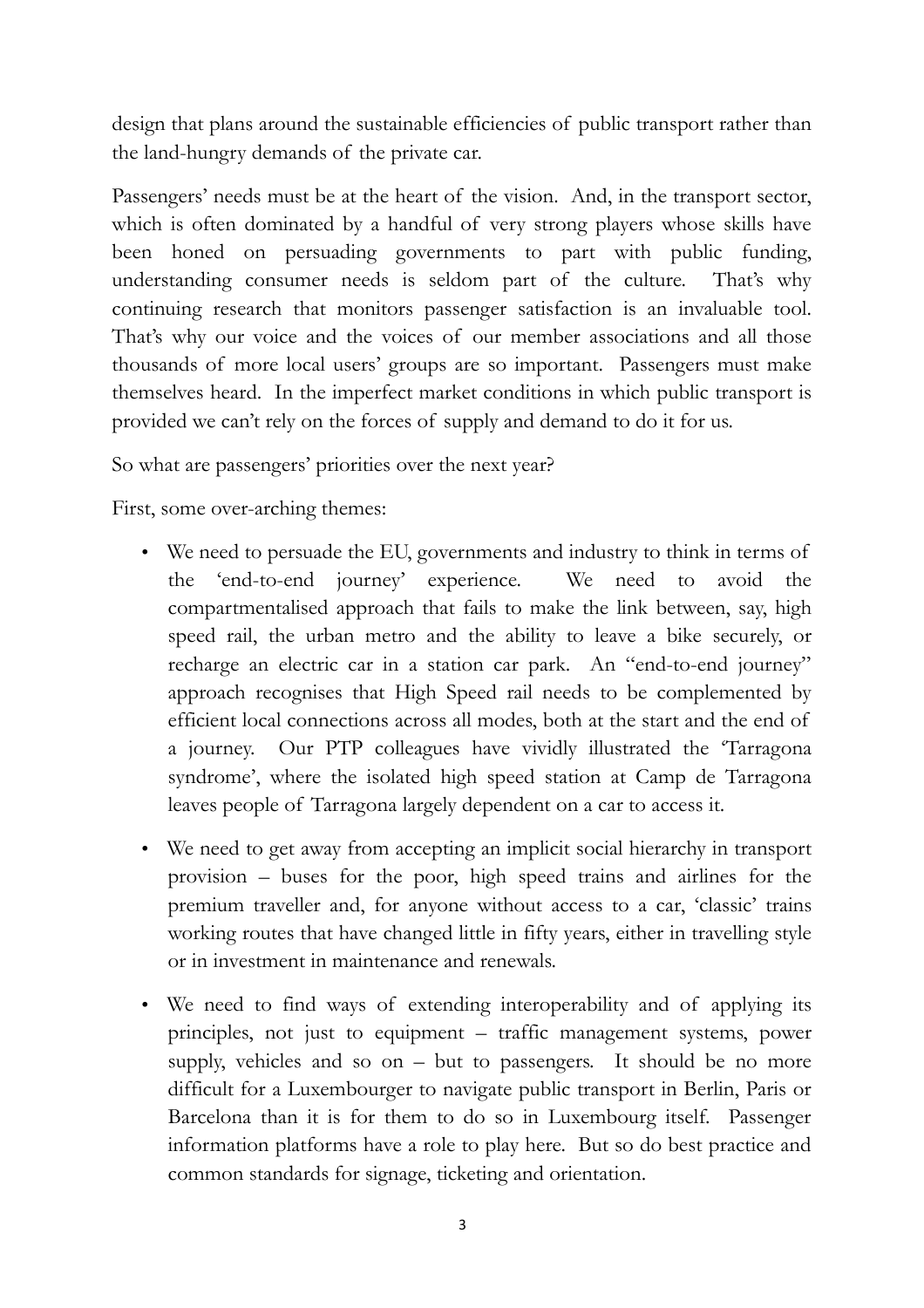- We must continue to push for simplification of varying systems whether between states or between modes – such as those relating to passenger rights and provisions relating to cancellations and delay. A forward-looking European system has a greater chance of being understood, and therefore used, than one that reflects the diverse policies built up by companies over the last 185 years – until 1976 London taxis were obliged to carry a bale of hay in the boot under a law introduced in 1831 to protect the welfare of their nineteenth century equivalent – the horse-drawn London Hackney Carriage.
- We must assert that an empowered passenger one who knows what they want, having been informed of all the options – is a good passenger, both for themselves and for the transport provider. People have a right to know the detail of what is on offer – times, prices, facilities – before they part with their money. More passenger dissatisfaction is generated by lack of clear information – particular at times of disruption – than by all the other factors put together.

So what does this mean in practice? What should EPF be pressing for?

First, we need to maintain progress on passengers' rights. The likely recast of the Air Passengers' Rights legislation should provide an opportunity to make a start on developing principles that can be applied across all modes. This will make it easier for passengers to understand the protections available. It should help ensure the creation of a 'level playing-field' between modes. As legislation for each mode comes up for review it should be possible to develop a more coherent, and this more user-friendly framework.

Let me draw attention to one inconsistency that became apparent in the wake of the Eyjafjallajökull disruption. Air carriers were unable to argue successfully that the ash cloud was a case of *force majeure* which relieved them of their obligations. Yet rail operators throughout Europe have been reported to rely on alleged *force majeure* in refusing in adverse weather to provide the assistance and support required under the Rail Passengers' Rights Regulation. We must continue to battle for consistency between modes – and improved and comparable levels of enforcement by National Enforcement Bodies.

Secondly, we need to pre-empt any attempts by any of the railway undertakings or the infrastructure managers to back-slide of the key principles in the recast of the First Railway Package. Greater market transparency and effective independent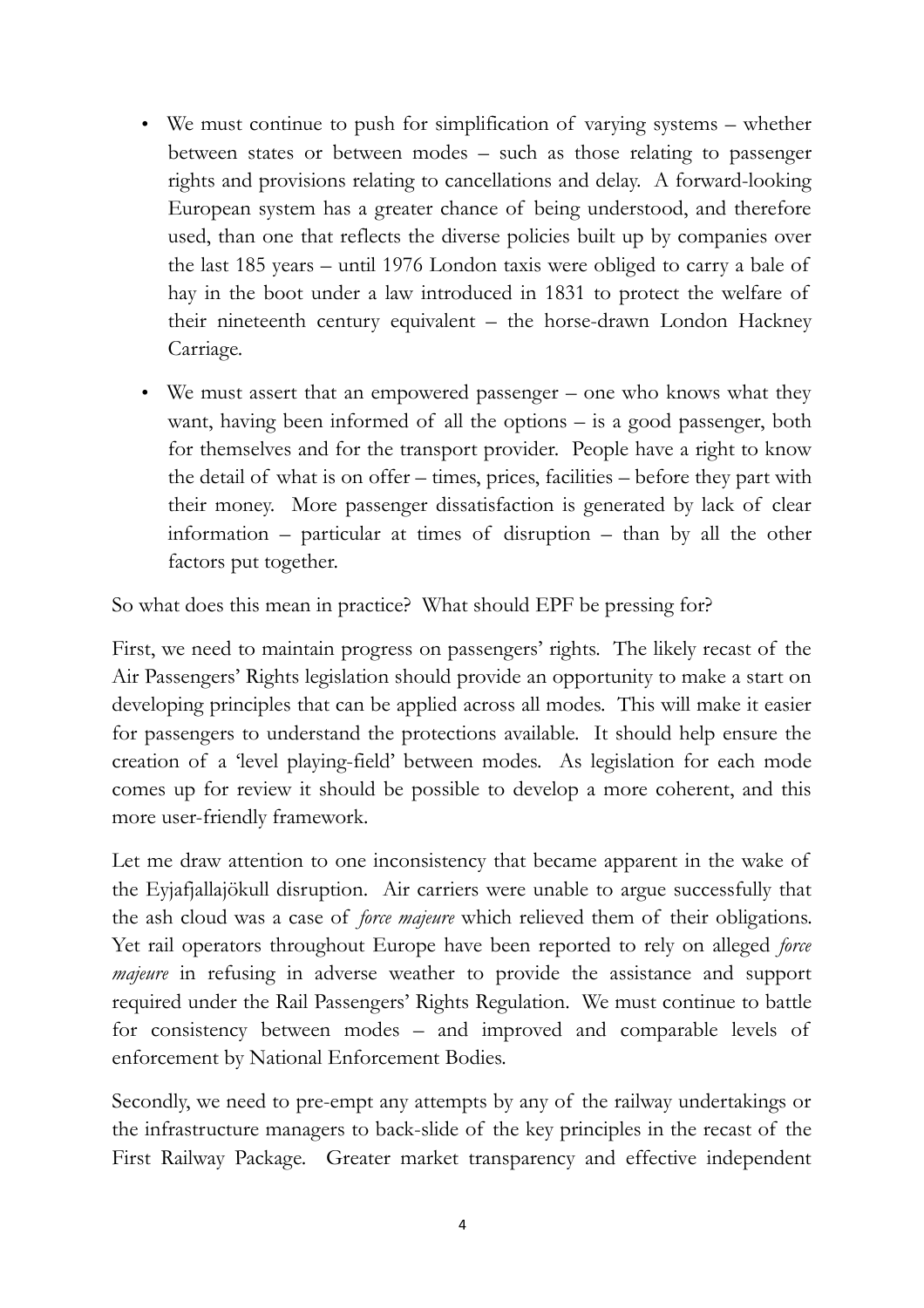regulation is vital – to the interests of passengers, taxpayers and – in the longerterm – to the rail industry. We must be vigorous in endorsing the plan to ensure access for all potential operators to station buildings and their facilities, including those for ticketing and travel information. It is a time-wasting and consumerhostile nonsense that passengers should not be able to get impartial information from a single ticket office as those of you who have tried to buy tickets in Copenhagen on Malmo to cross the Øresund will agree.

Passengers need to be able to buy a ticket between any pair of stations, irrespective of operator. This helps ensure the benefits the integrated European railway area. The principles of impartial retailing are successfully enshrined in the rules governing Britain's diverse, privatised railway. Indeed, the principal of 'interoperability' – being able to buy a ticket between any two stations on the network go back to the high-point of British *laissez-faire* in 1842*.* New operators will succeed in challenging the old monopolies only if passengers can make informed choices without having to overcome unnecessary obstacles. As Ambassador Kuneva said, competent citizens need to be informed citizens is they are to make smart choices.

Thirdly, useful progress has been made in developing the European Railway Agency's Technical Standard for Interoperability on Passenger Applications' Telematics. Its publication as legislation is expected shortly. This TSI establishes a European standard for the railways' information systems about timetables, train facilities, ticketing options, information before and during a journey. Unfortunately it has not yet been possible to resolve all the issues on which Rian van der Borgt, our representatives in the ERA Working Party, fought. For example, the inclusion of how to treat data on domestic fares, in addition to international fares, is still unresolved – an 'open point'.

We are well placed to press this issue as we have now been invited by the Commission to nominate a passengers' representative to the steering committee which will oversee implementation of the legislation. But even that is not the end of this issue. In the longer term we need to ensure that there can be the appropriate data exchange with other public transport modes to enable passengers to have access to reliable end-to-end journey information, for timetables, ticketing and service characteristics. We should press for research funding to ensure that this can be delivered – a smart information platform for passengers, irrespective of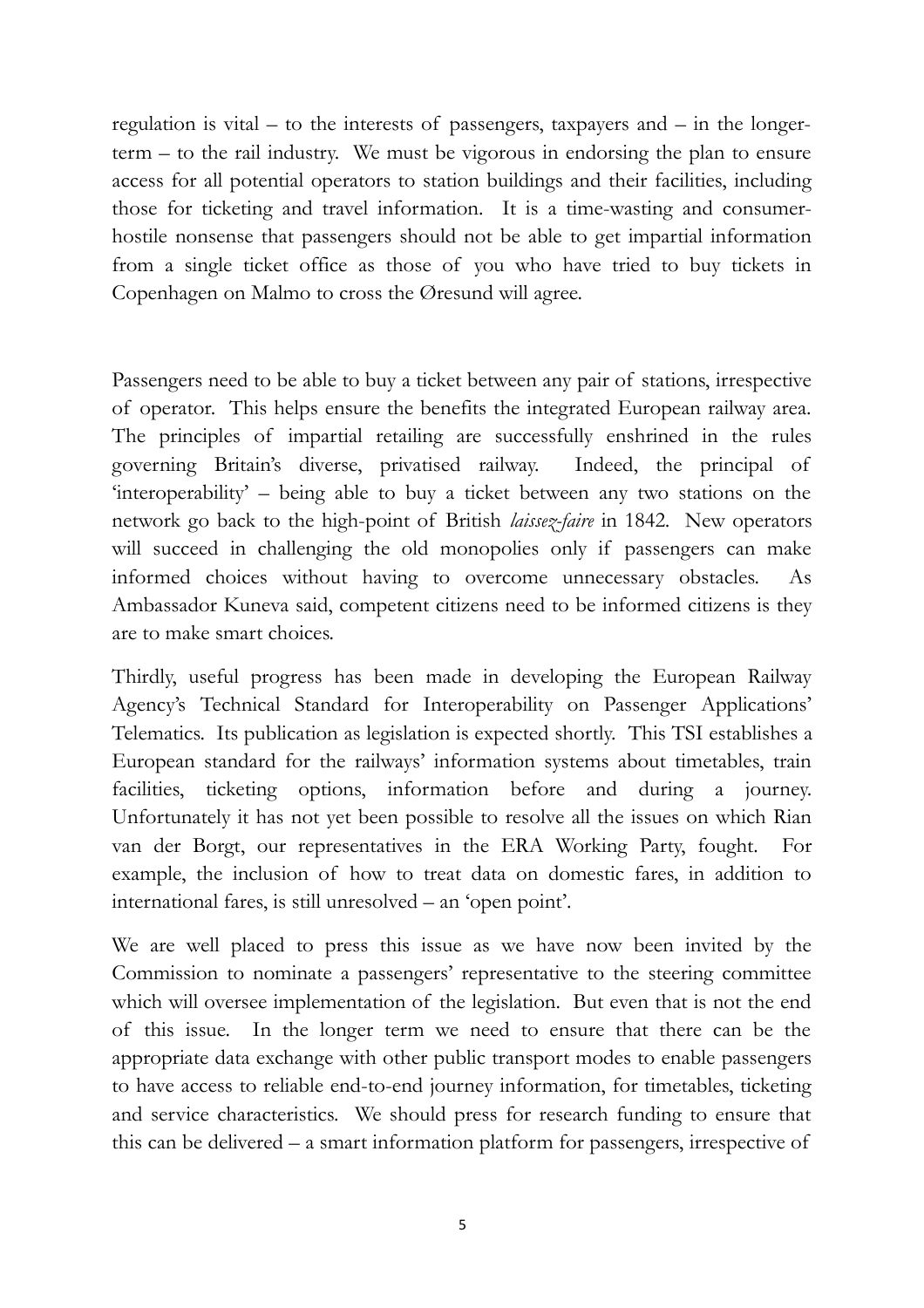mode or territory. It was good to hear Mrs Kuneva reiterate that the Commission supports the creation of Europe-wide, multi-modal journey planners.

In parallel, we need to encourage EU action to promote common standards to enable electronic ticketing distribution. These standards need to take proper account of the readiness of potential users to adapt to different technologies – PDAs, mobiles, printing-tickets-out-at-home, etc.

I've just used the term 'to encourage EU action to promote common standards'. While it is possible that nothing will happen without legislation, I like to think that the industry would be willing to cooperate with EPF and other users' representatives, such as the European Disability Forum, in trying to find the basis for a voluntary arrangement. This would need to be capable of including data from other modes, facilitating interavailability and through ticketing across modes, to reflect the principles of transparency and impartiality that are essential to informed consumers and to address the acceptability of different distribution technologies to a wide range of users.

My initial challenge to CER is this: would you be willing to work with EPF in preparing the terms of reference for such collaboration? Do you think that the industry is yet ready to work with its customers in this way, possibly obviating the need for formal legislation?

We are clearly at a moment of transition. When the Chairman and I were addressing the High Speed Rail Conference in Amsterdam last October we were both struck by the strong representation of an entirely new interest group at such rail conferences – the representatives of the Global Distribution Systems who have grown up to service the air sector. They were positively excited by the potential attractions of High Speed Rail for their industry – and scathing about the old rail industry retail mind-set.

It is apparent to me that competent and powerfully motivated interests are ready to move in on the old-fashioned world of rail retailing. It is a powerful challenge which everyone in the public transport sector – passengers' representatives included – will need to weigh up. Are we reaching the point where measures should be put in place to open up the rail retail market to specialists – as elsewhere